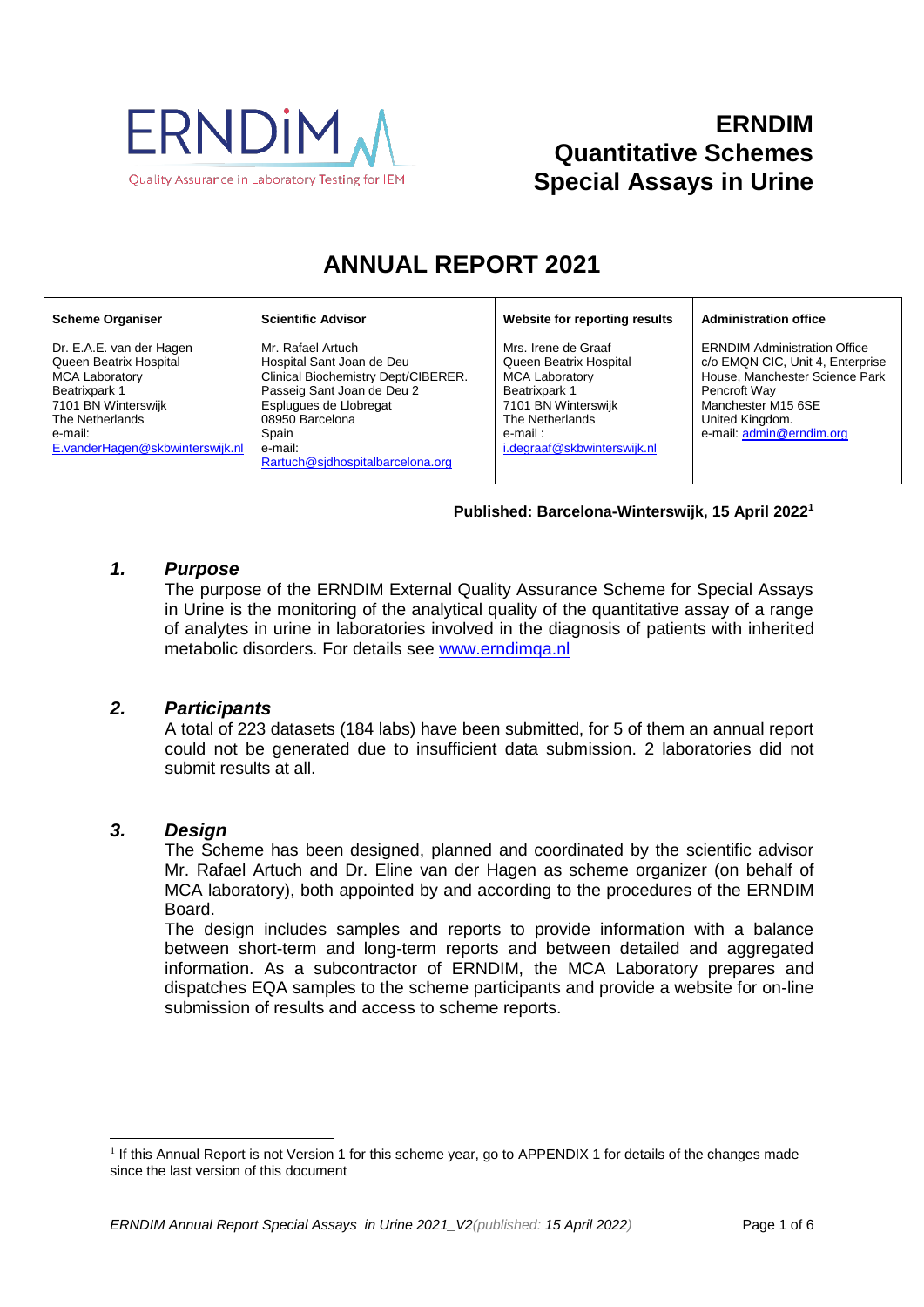#### *Samples*

The scheme consisted of 8 lyophilised samples, all prepared from the same basic urine but with various amounts of added analyte. The samples were identical two by two: the pairs, analytes and their source as well as the added amounts are in the table below. Samples have been tested for stability and homogeneity according to ISO 13528.

|                           |                                |              | <b>Added Amounts</b>                        |                                             |                                             |                                             |
|---------------------------|--------------------------------|--------------|---------------------------------------------|---------------------------------------------|---------------------------------------------|---------------------------------------------|
| Analyte                   | Source:                        | <b>Units</b> | <b>Sample</b><br>Pair<br>2021.<br>$01 - 07$ | <b>Sample</b><br>Pair<br>2021.<br>$02 - 05$ | <b>Sample</b><br>Pair<br>2021.<br>$03 - 06$ | <b>Sample</b><br>Pair<br>2021.<br>$04 - 08$ |
| 4-OH-Glutamic acid        | Sigma 76157                    | umol/L       | 0.0                                         | 24.9                                        | 11.9                                        | 50.2                                        |
| 5-Aminolevulinic acid     | Sigma A3785                    | umol/L       | 0.0                                         | 15.1                                        | 5.4                                         | 29.9                                        |
| 5-OH indolacetic acid     | Sigma H8876                    | umol/L       | 97.9                                        | 57.9                                        | 27.9                                        | 13.0                                        |
| Carnitine free            | Sigma C0283                    | umol/L       | 136                                         | 1.26                                        | 336                                         | 486                                         |
| Creatine                  | Sigma C3630                    | umol/L       | 1500                                        | 2000                                        | 0.0                                         | 500                                         |
| Creatinine                | Sigma C6257                    | mmol/L       | 0.0                                         | 1.50                                        | 5.00                                        | 3.00                                        |
| D,L-Glyceric acid         | <b>BioConnect</b><br>SC-294396 | umol/L       | 140                                         | 930                                         | 280                                         | 0.0                                         |
| Galactitol                | Sigma D0256                    | umol/L       | 121                                         | 45.9                                        | 196                                         | 296                                         |
| Glycolic acid             | Sigma G8284                    | umol/L       | 49.9                                        | 0.0                                         | 124                                         | 201                                         |
| Guanidinoacetate          | Aldrich G11608                 | umol/L       | 467                                         | 966                                         | 1.16                                        | 167                                         |
| Homocitrulline            | <b>BioConnect</b><br>SC-269298 | umol/L       | 10.0                                        | 1.91                                        | 0.0                                         | 5.02                                        |
| Homovanillic acid         | Sigma H1252                    | umol/L       | 12.2                                        | 27.1                                        | 97.3                                        | 57.1                                        |
| Lactic acid               | Sigma L7022                    | mmol/L       | 8.92                                        | 5.92                                        | 2.92                                        | 0.0                                         |
| L-Cystine                 | Sigma C8755                    | umol/L       | 300                                         | 2000                                        | 1000                                        | 0.0                                         |
| MPS (Chondroitin sulfate) | Sigma C6737                    | mg/L         | 46.9                                        | 17.0                                        | 97.0                                        | 147                                         |
| Orotic acid               | <b>Sigma O2750</b>             | umol/L       | 59.1                                        | 99.1                                        | 2.32                                        | 29.3                                        |
| Oxalic acid               | Sigma O0136                    | umol/L       | 0.0                                         | 77.6                                        | 478                                         | 278                                         |
| Pipecolic acid            | Sigma P2519                    | umol/L       | 39.9                                        | 30.1                                        | 19.9                                        | 2.10                                        |
| Sialic acid               | Sigma A2388                    | umol/L       | 125                                         | 0.0                                         | 200                                         | 275                                         |
| Succinylacetone           | Sigma D1415                    | umol/L       | 30.0                                        | 40.0                                        | 5.15                                        | 20.0                                        |
| Sulfocysteine             | Sigma C2196                    | umol/L       | 3.15                                        | 9.89                                        | 33.3                                        | 20.0                                        |

### *Table 1.*

#### *Reports*

All data-transfer, the submission of data as well as the request of reports proceeded via the interactive website [www.erndimqa.nl](http://www.erndimqa.nl/) which can also be reached through the ERNDIM website [\(www.erndim.org\)](http://www.erndim.org/). The results of your laboratory are confidential and only accessible to you (with your name and password). The anonymised mean results of all labs are accessible to all participants. Statistics of the respective reports are explained in the general information section of the website.

An important characteristic of the website is that it supplies short-term and long-term reports. Short-term reports are associated with the four individual specimens, for each of which there has been a specific deadline in the year 20210. Two weeks after the respective deadlines participants could request their reports and as such had four times up-to-date information on their analytical performance. Although technically not required (the website can work without any delay time) a delay time of 14 days has been chosen to enable the scientific advisor to inspect the results and add his comment to the report. Contrary to the fast short-term report is the annual long-term report. The annual report is based on the design-anchored connection between samples which enables to report a range of analytical parameters (accuracy,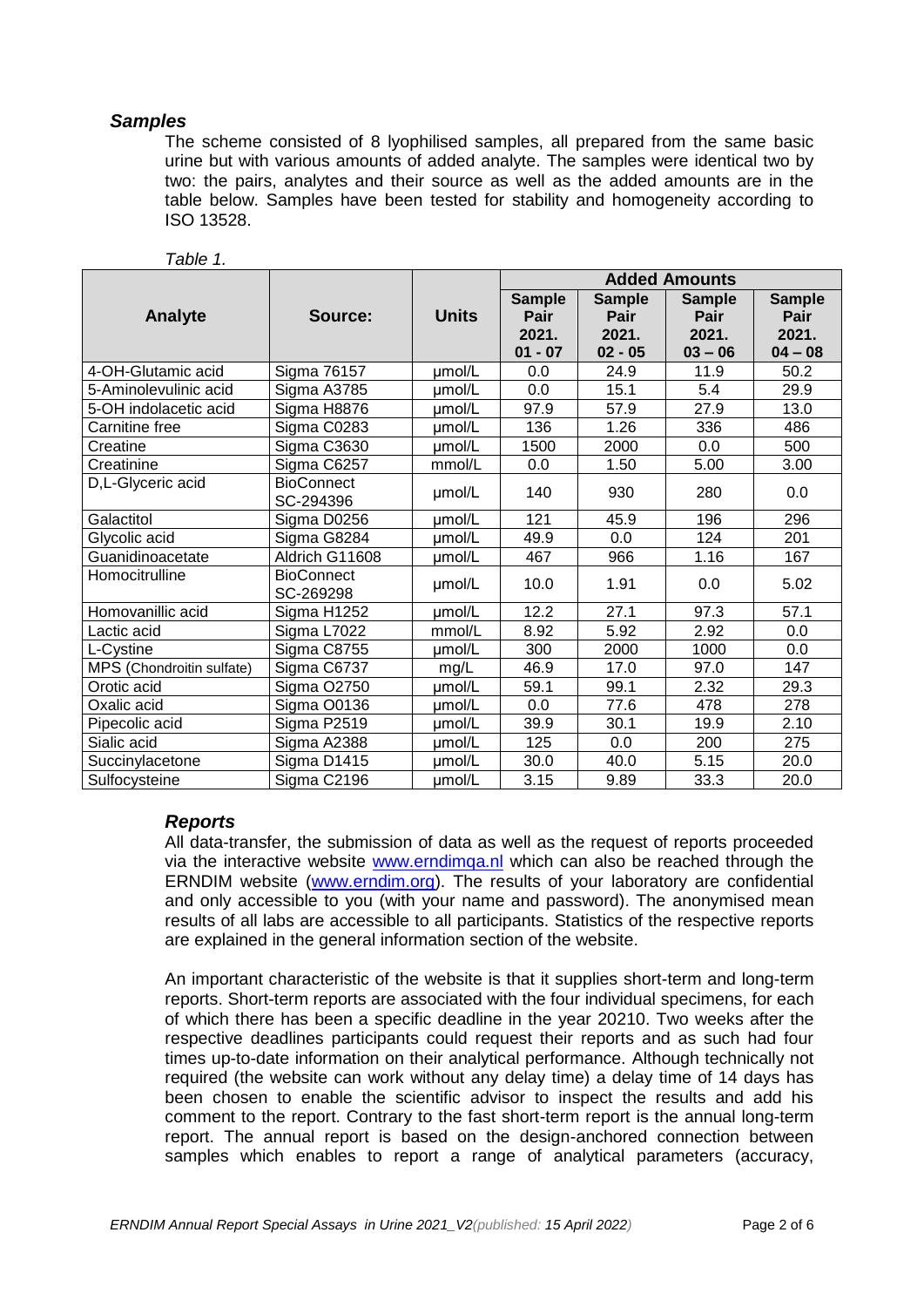precision, linearity, recovery and interlab dispersion) once an annual cycle has been completed. The annual report is discussed below.

A second important characteristic of the website is the wide range in aggregation of results which permits labs to make an individual choice for detailed and/or aggregated reports. The most detailed report which can be requested from the website is the "Analyte in Detail" which shows results of a specific analyte in a specific sample (168 such Analyte-in-Detail-reports can be requested in the 2021 cycle). A more condensed report in the "Cycle Review" which summarizes the performance of all analytes in a specific sample (8 such Cycle-Review-Reports can be requested in 2021). The highest degree of aggregation has the Annual Report which summarizes the performance of all analytes of all 8 samples (1 such Annual-Report can be requested in 2021).

#### *4. Discussion of Results in the Annual Report 2021*

In this part the results as seen in the annual report 2021 will be discussed. Subsequently we will regard accuracy, recovery, precision, linearity, interlab CV and cross sectional relations. Please keep at hand your annual report from the Interactive Website when you read the "guided tour" below and keep in mind that we only discuss the results of "all labs": it is up to you to inspect and interpret the specific results of your laboratory.

### *4.1 Accuracy*

A first approach to describe accuracy is to compare the mean outcome of the eight samples in your lab with the mean of all labs. This is done in the first columns of the annual report. For example, it can be seen that for 5-OH-Indolacetic acid the mean outcome of all labs is 51.0 µmol/liter.

#### *4.2 Recovery*

A second approach to describe accuracy is the percentage recovery of added analyte. In this approach it is assumed that the recovery of the weighed quantities is the target value. The correlation between weighed quantities as added to the samples (on the x-axis) and your measured quantities (on the y-axis) has been calculated. The slope of the correlation multiplied with 100% is your recovery of added amounts. Outcome for your lab in comparison to median outcome of all labs is shown in the column "Recovery" in the Annual Report. For all labs the recovery ranges from 14% for L-Cystine to 104% for MPS and Sialic acid. The overall recovery is 89%.

#### *4.3 Precision*

Reproducibility is an important parameter for quality in the laboratory and is encountered in the schemes' design. Samples come in pairs which can be regarded as duplicates from which CV's can be calculated (Intra Laboratory CV as indicator for reproducibility). Outcome for your lab in comparison to the median of all labs is shown in column "Precision" of the Annual Report. Precision ranges from 3.5% for Creatinine to 20.3% for Oxalic acid. The overall precision is a satisfying 8.8%.

#### *4.4 Linearity*

Linearity over the whole relevant analytical range is another important parameter for analytical quality. Again this is encountered in the schemes' design. With weighed quantities on the x-axis and your measured quantities on the y-axis the coefficient of regression (r) has been calculated. Outcome for your lab in comparison to the median of all labs is in the column "Linearity" of the Annual Report. It can be seen that the coefficient of regression ranges from 0.793 for L-Cystine to 0.999 for Lactic acid.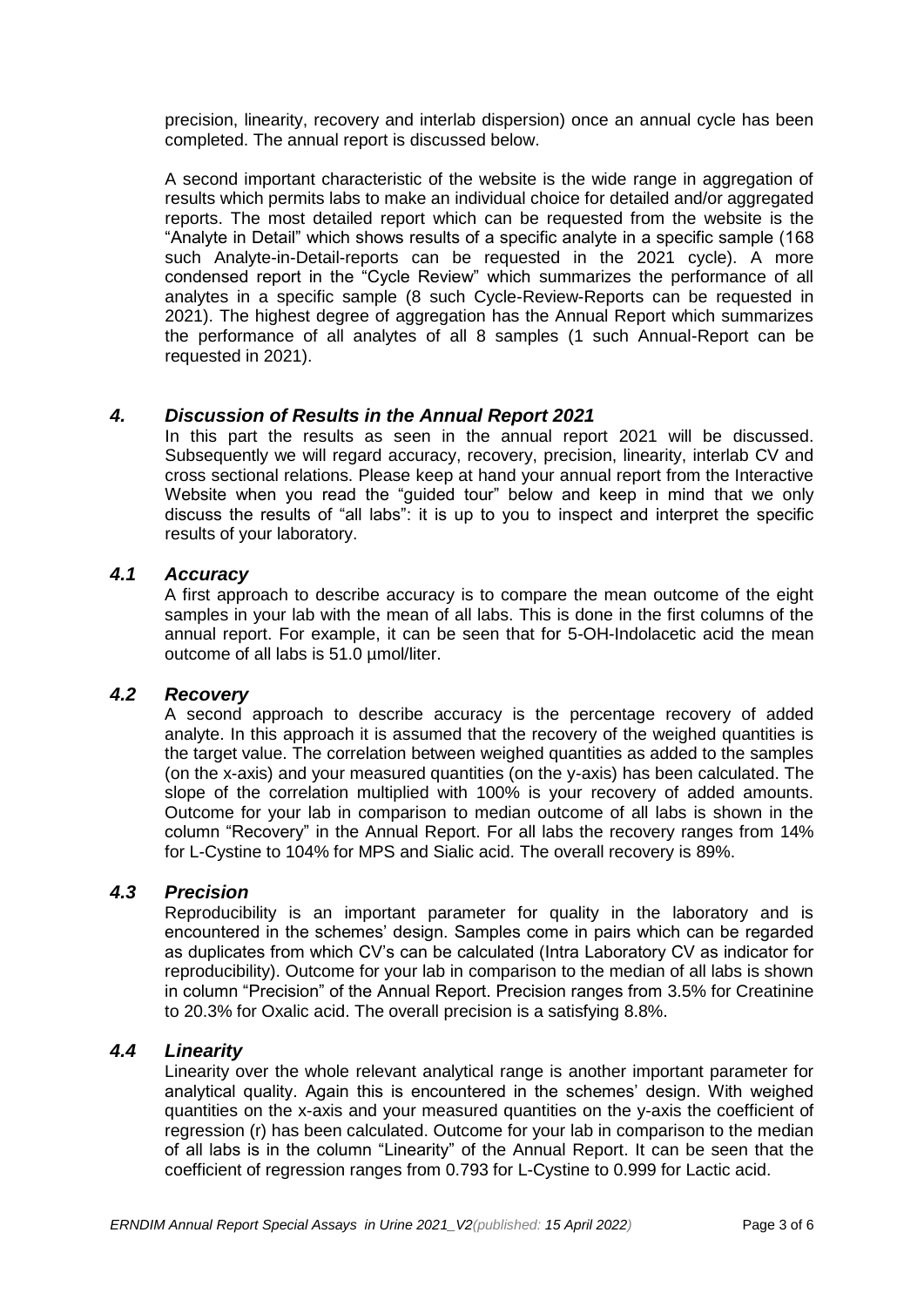#### *4.5 Interlab CV*

For comparison of outcome for one patient in different hospitals and for use of shared reference values it is relevant to have a high degree of harmonization between results of various laboratories. Part of the schemes' design is to monitor this by calculating the Interlaboratory CV. This, along with the number of laboratories who submitted results, is shown in the column "Data all Labs" in the Annual Report. It can be seen that most laboratories submitted results for Creatinine (130) whereas only 8 submitted results for 4-OH-Glutamic acid. The Interlab CV ranges from 5.76% for Creatinine to 36.9% for Oxalic acid.

#### *4.6 Cross Sectional Relations*

The various parameters as described above often have an interrelation: more than one parameter directs towards good or bad analytical control.

A typical example of good analytical control is Creatinine: many (130) laboratories submitted results, the reproducibility within the labs is good (precision of 3.5%), the Interlab CV is good with 5.76%, linearity is excellent (0.996) and recovery is 101%. Creatinine will be measured in many institutes by the general clinical chemistry lab using commercial analyzers. It is, therefore, not logical to compare it's results with those of chromatographic analyzers.

#### *4.7 Your performance: Flags*

In order to easily judge performance of individual laboratories the annual report of an individual laboratory may include flags with different colours in case of poor performance for accuracy, precision, linearity and recovery. Analytes with satisfactory performance for at least three of the four parameters (thus no or only one flag) receive a green flag. Thus a green flag indicates satisfactory performance for analysis of that particular analyte. Criteria for flags can be found in the general information on the website (on this website under general information; interactive website, explanation annual report).

### *4.8 Poor Performance Policy*

A wide dispersion in the overall performance of individual laboratories is evident. Table 2 shows the percentage of flags observed. 56% of the laboratories have no flag at all and thus have attained excellent overall performance. In contrast, at the other extreme there are also 3% of laboratories with more than 25% red flags. Following intensive discussion within the ERNDIM board and Scientific Advisory Board (SAB) and taking into account feedback from participants we have been able to agree on a harmonised scoring system for the various branches of the Diagnostic Proficiency schemes and qualitative schemes. We have also tested a scoring system for the quantitative schemes as described in our Newsletter of Spring 2009. In parallel to this the SAB has agreed levels of adequate performance for all the schemes and these will be re-evaluated annually. The scoring systems have been carefully evaluated by members of the SAB and have been applied to assess performance in our schemes from 2007 onwards. The ERNDIM Board has decided that the Scientific Advisor will judge the performance of the individual laboratories based on these levels of satisfactory performance and issue a letter of advice of failure to achieve satisfactory performance to those laboratories which do not achieve satisfactory performance. The letter is intended to instigate dialogue between the EQA scheme organiser and the participating laboratory in order to solve any particular analytical problems in order to improve quality of performance of labs in the pursuit of our overall aim to improve quality of diagnostic services in this field.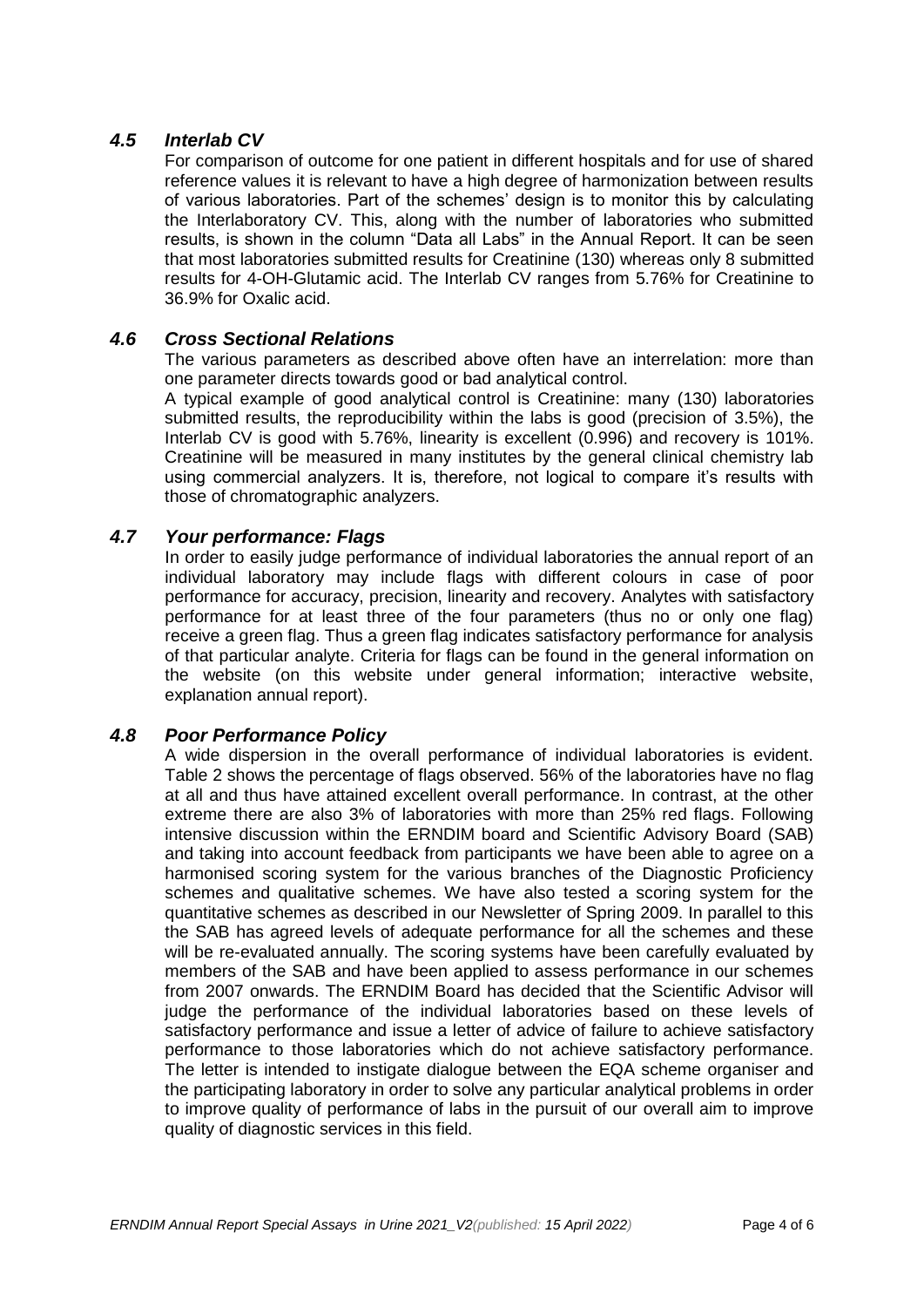| % Red Flags seen<br>in Annual Report | <b>Percentage Labs</b><br>In this Category | <b>Cumulative Percentage</b><br><b>Of Labs</b> |
|--------------------------------------|--------------------------------------------|------------------------------------------------|
| >25%                                 | 3%                                         | 3%                                             |
| 25%                                  | 4%                                         | 7%                                             |
| $20 - 25%$                           | 3%                                         | 10%                                            |
| $15 - 20%$                           | 5%                                         | 15%                                            |
| $10 - 15%$                           | 10%                                        | 25%                                            |
| $5 - 10%$                            | 12%                                        | 37%                                            |
| $0 - 5%$                             | 7%                                         | 44%                                            |
| 0%                                   | 56%                                        | 100%                                           |

#### *Table 2. Percentage Flags*

#### *4.9 Certificates*

As for other schemes the performance as it is indicated by the red/green flags in the individual laboratories annual report is summarised in the annual participation certificate. The certificate lists the total number of special assays in the scheme, the number for which results have been submitted and the number for which satisfactory performance has been achieved. It is important to bear in mind that the certificate has to be backed up by the individual annual report in the case of internal or external auditing.

#### *4.10 Additional Specific Remarks of the Scientific Advisor* N/A

#### *5. Summary*

The Annual Report, dealing with analytical performance in terms of accuracy, precision, linearity, recovery and interlab CV, shows a pattern similar to previous years. For most analytes the overall performance is good. If we consider the interlab CV, the highest variation (> 20%) was observed for 4-OH-glutamic, 5-aminolevulinic-D,L-glyceric, homocitrulline, oxalate, succinylacetone and sulfocysteine. The heterogeneity of the analytes makes it difficult to give a general advice. Oxalic acid may have problems of solubility and precipitation should be avoided. A further explanation could be that at least 5 different methods are used for oxalate determination. L-Cystine may also have solubility problems, together with low stability. Homocitrulline is also analyzed by 5 different methods. Regarding 4-OH-glutamic acid, only 8 laboratories reported results, and this fact would explain the very large variations observed. Succinylacetone is also analyzed by different approaches. MS-MS method seems to display a better performance than the others.

#### *6. Preview Scheme 2022*

The design of the 2022 schemes is essentially the same as in 2021. In 2022 also Homogentisic acid will be added.

#### *7. Questions, Comments and Suggestions*

If you have any questions, comments or suggestions please address to the scientific advisor of the scheme Mr. Rafael Artuch [\(Rartuch@sjdhospitalbarcelona.org\)](mailto:Rartuch@sjdhospitalbarcelona.org) and/or to the scheme organiser Dr. Eline van der Hagen [\(E.vanderHagen@skbwinterswijk.nll](mailto:E.vanderHagen@skbwinterswijk.nl)[\)](mailto:c.w.weykamp@skbwinterswijk.nl).